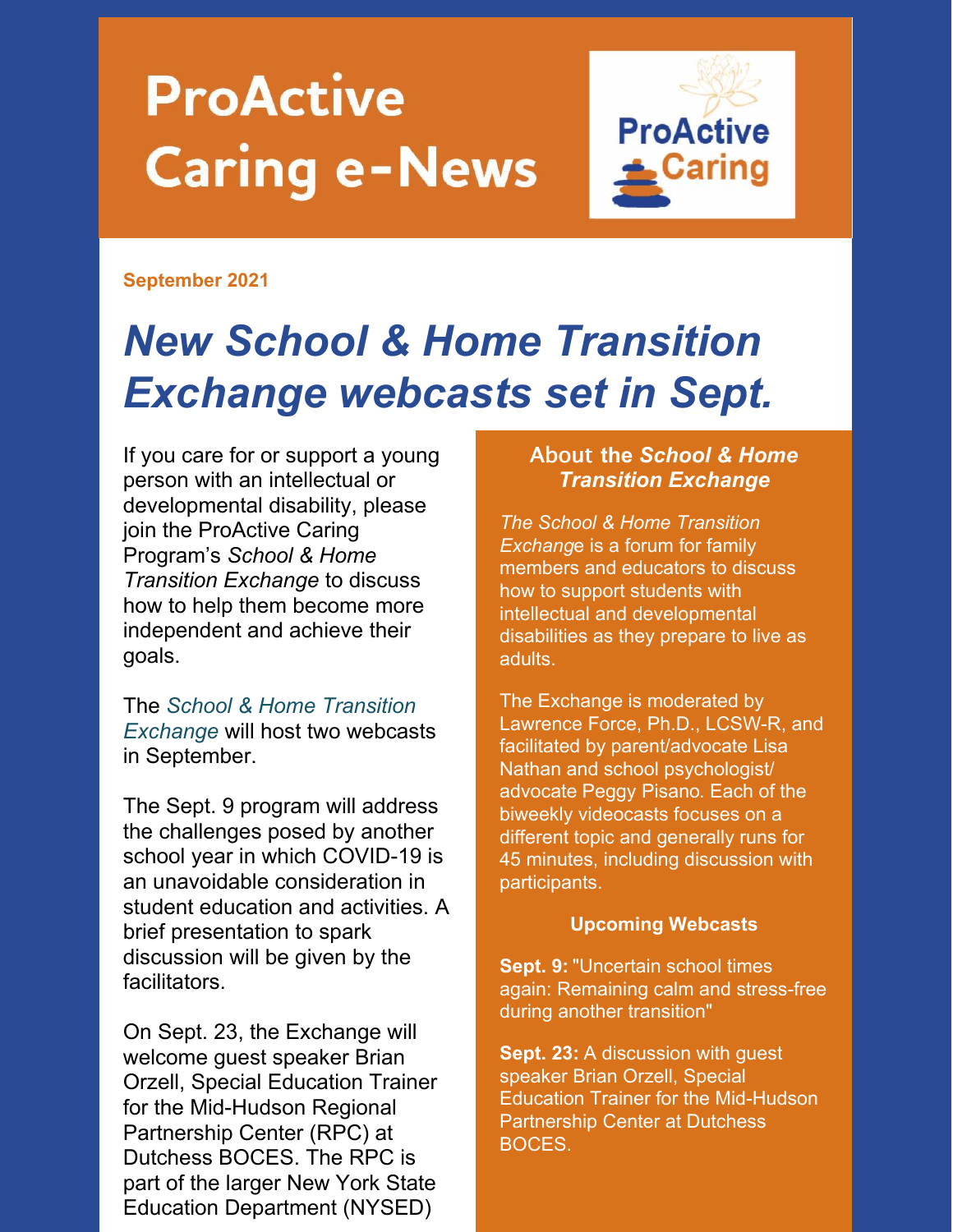Office of Special Education (OSE) Educational Partnership. The OSE Educational Partnership is a coordinated and cohesive network of support focused on enhancing services and supports for students with disabilities from early childhood and school-age education to engagement in postschool opportunities.

Orzell has been involved with professional development in Special Education on behalf of NYSED since 2002. Prior to that, he had a career in the mental health field as a social worker. He is also the husband of Stacey Orzell, a frequent participant in the *ProActive Caring School and Home Transition Exchange* and a member of ProActive Caring's Advisory Council, and the father of a high school-aged son on the autism spectrum.



*School & Home Transition Exchange* webcasts will be held at 7 p.m. every other Thursday through the fall semester. To participate, click the registration button below. Registrations are appreciated at least a day in advance so we have time to send you a Zoom link.

If you have registered for a previous *School & Home Transition Exchange* program, you need not register again. Those who have registered will automatically receive a reminder and a link for future programs. All are welcome, and the programs are free of charge.

**Click here to [register](https://parentnetworkwny.org/events)**

### *Mindfulness Family Stress Reduction* **series to include 3 sessions in September**

The *Mindfulness Family Stress Reduction* (MFSR) series offered by Parent Network of Western New York (PNWNY) will alternate with the School & Home Transition Exchange through mid-October. The series is a biweekly opportunity for families to get together to learn and practice mindfulness-based stress reduction techniques, share and explore stressors and solutions and connect with each other.

Youth with disabilities may participate fully on-screen or simply be in the room while their parents participate. The goal is for families to learn and practice stress reduction together, with some parents learning how to